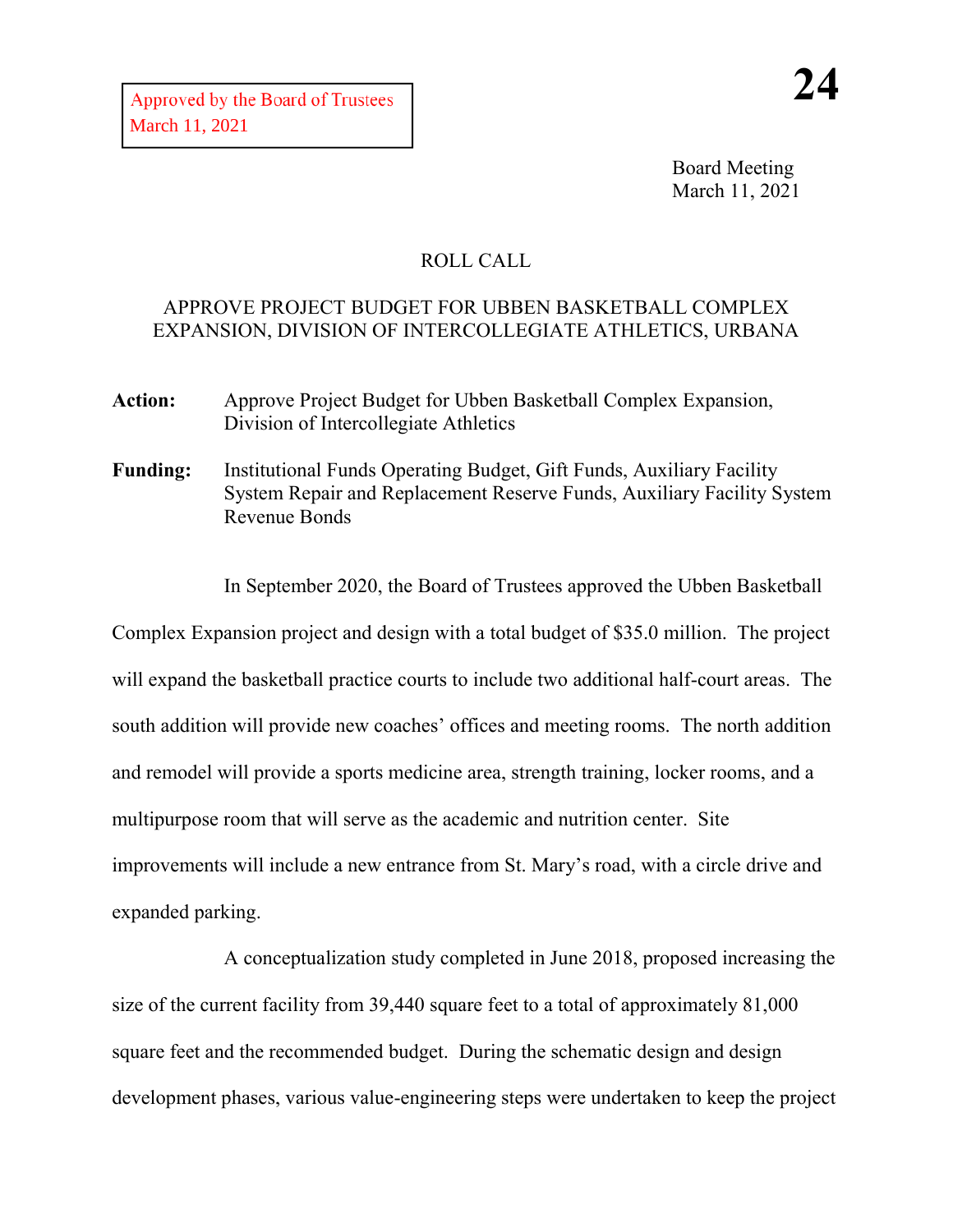within the approved budget and the project square footage was reduced from 81,000 to 74,000 square feet through more efficient circulation and space layout.

During the value engineering process, the project team recommended the addition of a photovoltaic array, not in the original project scope, to meet the University's energy conservation goals. In addition, it was recommended that the replacement of existing roofing, air handling units, and wood gymnasium flooring, scheduled to be completed soon, be added to the current project to achieve economies of scale benefits. The increased budget will also reduce energy consumption and deferred maintenance costs. It will result in a facility that is competitive with other recent structures of this type and provide the most creative and useful training spaces for student athletes.

Accordingly, at the request of the Division of Intercollegiate Athletics, the Chancellor, University of Illinois Urbana-Champaign, and Vice President, University of Illinois System with the concurrence of the appropriate administrative officers, recommends that the Board approve an increase in the budget for this project by \$4,800,000 to \$39,800,000. Funds to pay for the additional budget is available from the Department's repair and replacement fund and from savings from other construction projects.

The Board actions recommended in this item complies in all material respects with applicable State and federal laws, University of Illinois *Statutes*, *The General Rules Concerning University Organization and Procedure*, and Board of Trustees policies and directives.

2